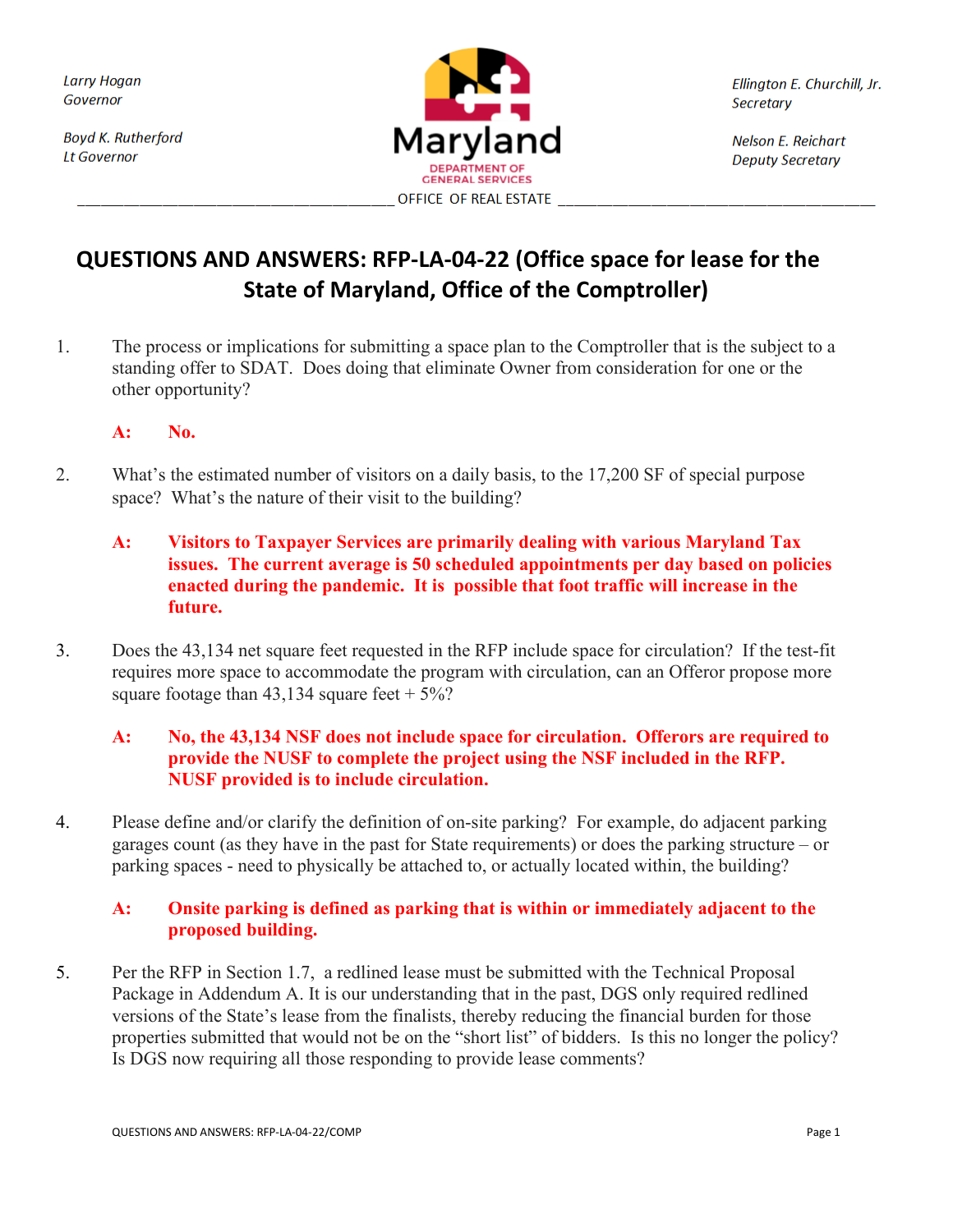**Boyd K. Rutherford Lt Governor** 



Ellington E. Churchill, Jr. **Secretary** 

Nelson E. Reichart **Deputy Secretary** 

- A: **For this RFP proposers are required to submit a redlined version of the lease with their technical proposal exclusive of any financial terms. If no redline changes are made the Offeror will be deemed to have accepted the lease form as included in the RFP.**
- 6. Does DGS have an anticipated occupancy or lease commencement date for the Office of the Comptroller?

## **A: Offeror's are to propose the delivery time for completion of the space in Section F of the technical proposal.**

7. Can offeror submit for the same space proposed for SDAT or would offeror have to propose completely different space

#### **A: See question 1.**

8. In the event offeror cannot support the full 126 parking spaces, will offeror be eliminated?

#### **A: Yes.**

9. Per RFP-LA-04-22 RFP, section 1.5.2: All offices and rooms to be on the interior of the proposed space, and all workstations should be situated along the window line of the building. Are there any offices/ departments/functions that would deviate from the above? i.e.- Conference spaces, 200-250 SF offices in X-department, Hotel Rooms, etc.

#### **A: There is no deviation from the RFP.**

10. Are the Amended General Performance Standards and Specifications for State of Maryland Lease Facilities  $7/2013$  – are these clarifications for this project to the document on the DGS website: [https://dgs.maryland.gov/Documents/RealEstate/StandardsandSpecifications.pdf?](https://urldefense.proofpoint.com/v2/url?u=https-3A__dgs.maryland.gov_Documents_RealEstate_StandardsandSpecifications.pdf&d=DwMFaQ&c=jozbAXBGpZCeJmn-Q9SThA&r=TVp3xUKlONtMMfkkb5I9JnyUKBewXQehs0htLOsea8I&m=Y4Wuw4MxC7jyGEnxKst57d_62yDz2MeG_9M8c-rTZiHNY1QEiTwBfz6jqXr3BnTJ&s=-WLDC83ccj8fvgn61DtLLZ7rgxftqXLJraKsW0SMuT8&e=)

#### **A: The Amended General Performance Standards and Specifications for State of Maryland Lease Facilities 7/2013 are required in addition to the General Performance Standards detailed on the DGS website.**

11. If a building has provided a proposal for SDAT- RFP LA 02-22 and provides a proposal for the Office of the Comptroller RFP-LA 04-22 could they potentially be selected for both users?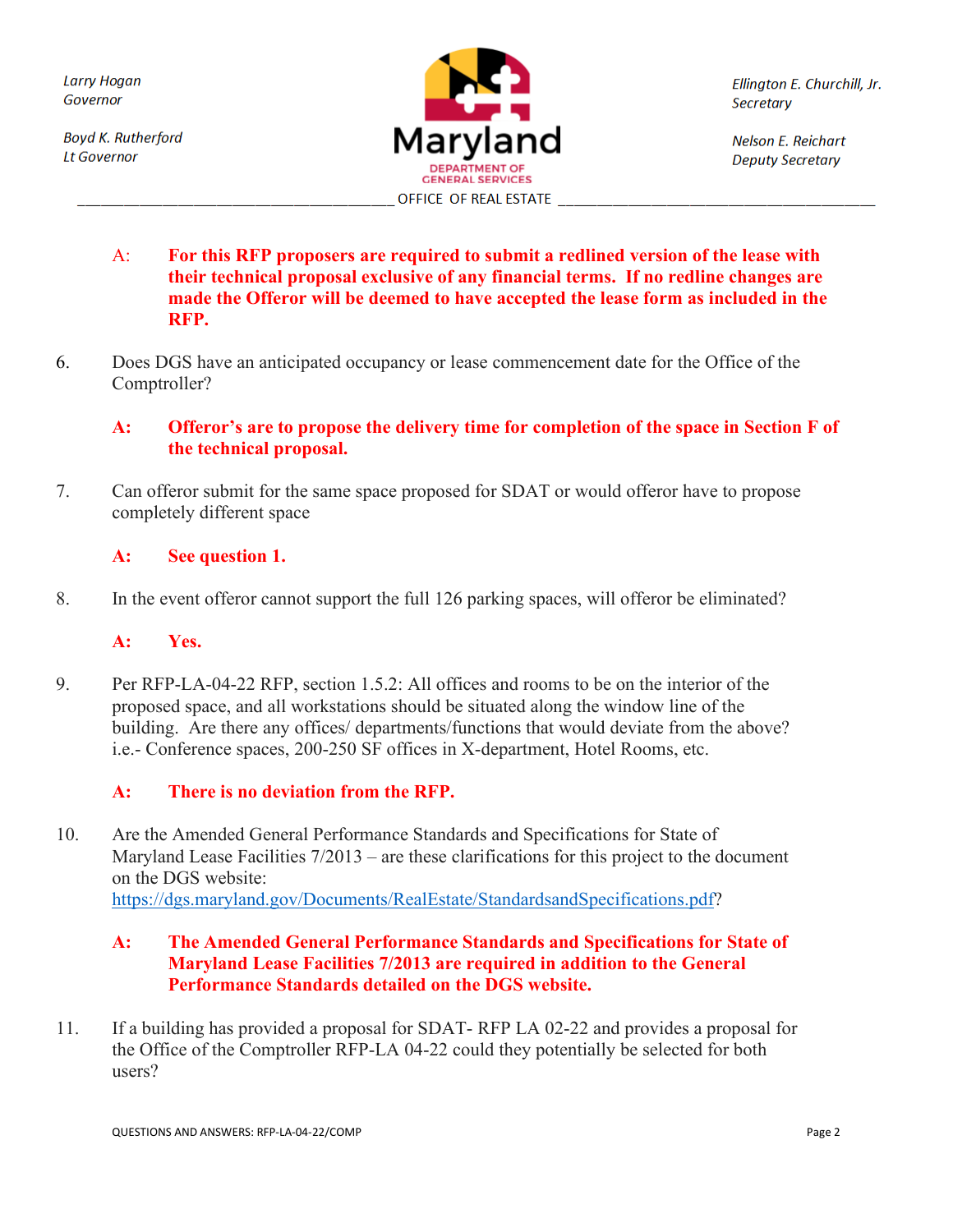**Boyd K. Rutherford Lt Governor** 



Ellington E. Churchill, Jr. **Secretary** 

Nelson E. Reichart **Deputy Secretary** 

# **A: This project will be evaluated independent from any other RFP.**

12. If a landlord submits a proposal for Office of the Comptroller could the same available spaces be planned/ offered that were offered for SDAT? Would it harm the chances of the building winning either, or is there a benefit for multiple agencies to be located in the same building?

#### **A: See questions 1 and 11.**

13. Taxpayer Special Purpose (Client) space is ideally to be at street level with it's own separate entrance. This is approximately 1,200 NUSF plus circulation. Can this space be off of the common area lobby space rather than directly entering from the exterior?

## **A: Yes, as long as no other portion of the space program is located on that floor.**

- 14. Under Taxpayer Special Purpose Storage- it states 5 file cabinets and 5 storage cabinets. Are the files laterals or verticals? What are the dimensions of the storage cabinets? Do these go in a 150 NUSF room or are they in the open office area?
	- **A: There are three (3) storage cabinets measuring 2 ft. x 3 ft. There are two (2) lateral file cabinets and three (3) vertical file cabinets. DGS Standards allow for 7 square feet per vertical file cabinet and fifteen (15) square feet per lateral file cabinet. The file cabinets should be located in a closed, secure room.**
- 15. Under Taxpayer Special Purpose- Secure Cashier Area- should this be set up as 4 individual windows with glass and pass through for payments?

#### **A: Yes, this space will handle payments and process deposits.**

16. Under Taxpayer Special Purpose- Security Entrance- Does this refer to the building security or is this additional security desk within the Taxpayer special purpose for State of MD personnel to control entry to space? Will there be any detection at the entry? Is one desk fine for 2 staff? If this is the same as the building security, can the current security guard desk in place in a building serve this purpose for the Office of the Comptroller AND the remainder of the building users?

## **A: Regardless of the building security, the Office of the Comptroller will require the landlord to provide space for their own security personnel per the space program attached to the RFP.**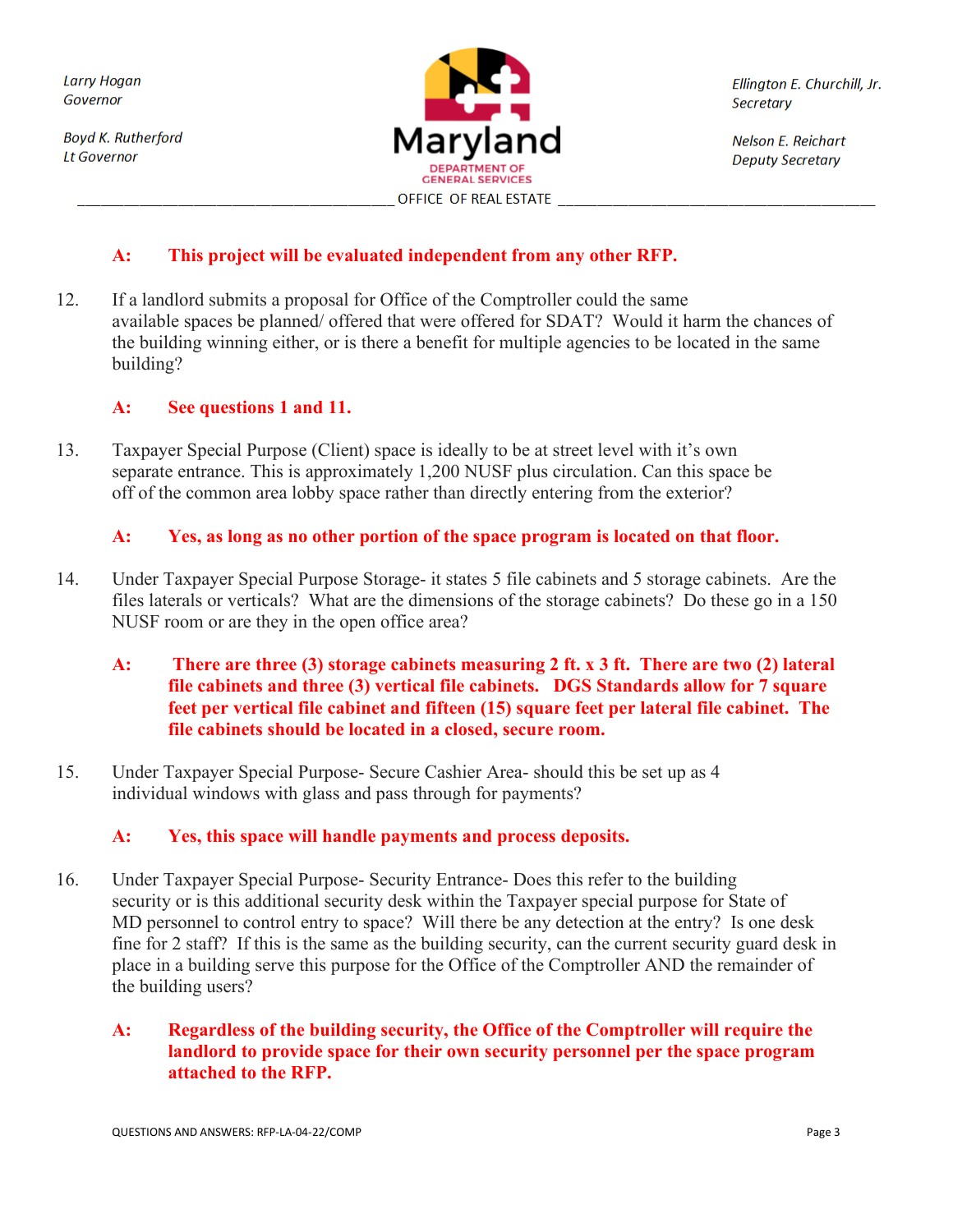**Boyd K. Rutherford Lt Governor** 



Ellington E. Churchill, Jr. **Secretary** 

Nelson E. Reichart **Deputy Secretary** 

17. Auditorium- Can you provide a bit more information on this space and its use? Does it require a stage and tiered seating, etc. or is it something different? Any information is helpful.

## **A: A stage and tiered seating is required.**

18. Training Room- Partitioned- how many spaces do you want this divided into? The total is for 40 occupants. Will they be at training tables? Would you want it subdivided into two rooms for 20?

## **A: One partition wall should divide the Training Room in half. Wheeled folding worktables and wheeled fold-in chairs will be used.**

19. Long Term onsite storage- Does this need to be conditioned space? Can this space be away from the staff areas in more of a lower-level windowless space?

#### **A: The long-term onsite storage is required to be conditioned and can be located on lower level space.**

20. Compliance Administration- do the lateral and vertical files need to be in an enclosed room?

#### **A: Yes.**

21. Business Tax- Conference room with partition. Would we provide a moveable wall to divide room in half?

## **A: Yes, the partition wall should divide the Business Tax Conference Room in half.**

22. Business Tax- Files- do the lateral and vertical cabinets need to be in an enclosed room?

#### **A: Yes.**

23. Compliance Programs- Conference room with partition. Would we provide a moveable wall to divide room in half

#### **A: Yes, the partition wall should divide the Compliance Programs Conference Room in half.**

24. Compliance Programs- Files- do the lateral and vertical cabinets need to be in an enclosed room?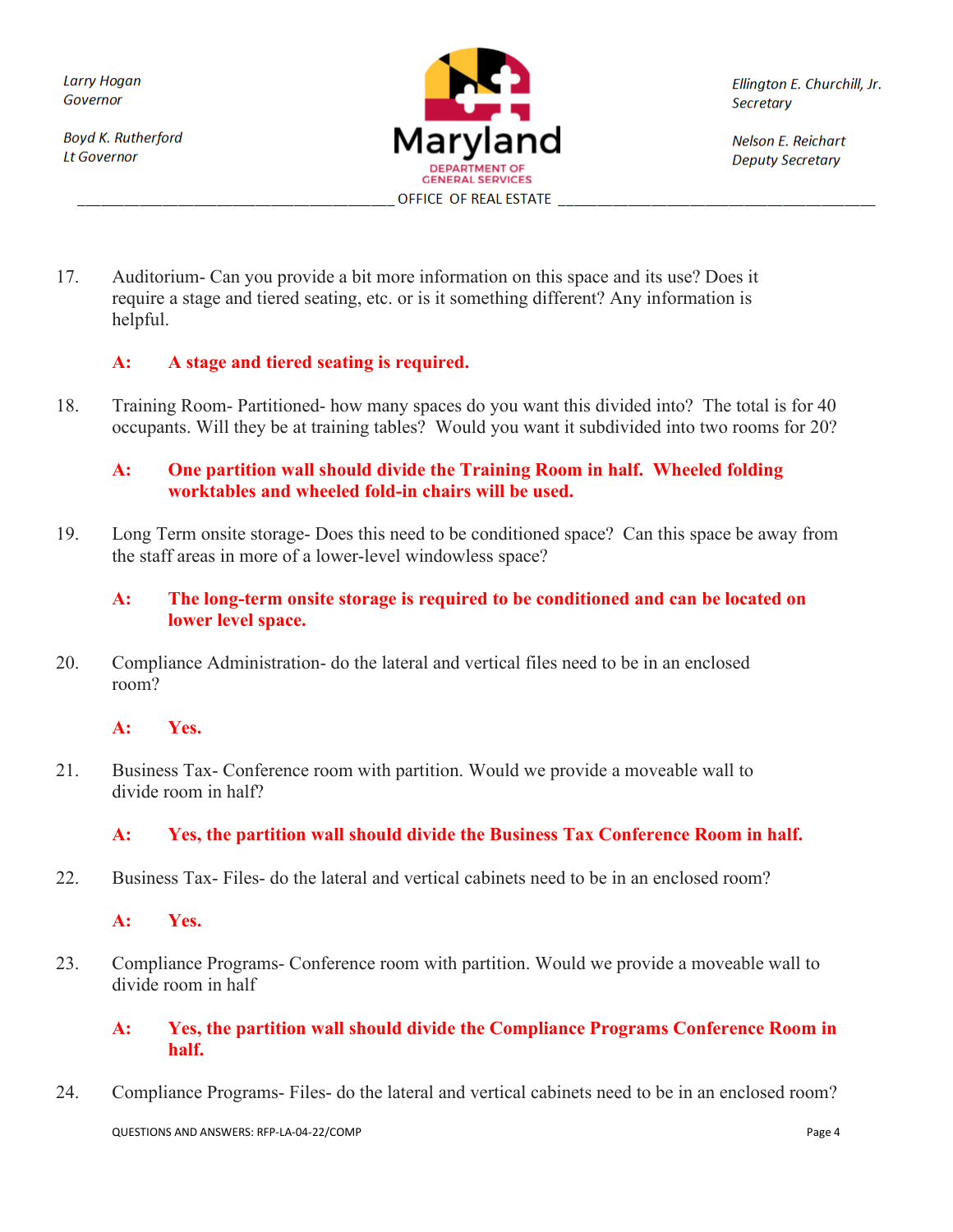**Boyd K. Rutherford Lt Governor** 



Ellington E. Churchill, Jr. **Secretary** 

Nelson E. Reichart **Deputy Secretary** 

#### **A: Yes.**

25. Field Audit- Conference Room with partition- Would we provide a moveable wall to divide room in half?

#### **A: Yes, the partition wall should divide the Field Audit Conference Room in half.**

26. Field Audit- File- do the lateral and vertical cabinets need to be in an enclosed room?

#### **A: Yes.**

27. Unclaimed Property- Files- do the lateral and vertical cabinets need to be in an enclosed room?

#### **A: Yes.**

28. Fiscal Administration- Files- do the lateral and vertical cabinets need to be in an enclosed room?

#### **A: Yes.**

29. Fiscal Administration Computer Training Room- will this be set up more like a typical training room with training tables facing the front of the room and an instructor at the front or will this be more like a lab space with tables around perimeter of room and instructor walks around to each station?

#### **A: The Fiscal Administration Computer Training Room will require wheeled folding worktables and ergonomic seating.**

- 30. Clarification question- The 5 year projection staff the total square footage required needs to be added to the required square feet, correct? Example: Taxpayer-  $1650 + 400 = 2,050$ NUSF total needed plus circulation.
	- **A: The 5-year projected square feet is the be added to the square feet required for current employees. For example, in the Taxpayer Service division there is 1,650 NSF required for current employees, and 400 NSF required for future growth. The total space need inclusive of current and future positions would be 2,050 NSF.**
- 31. Taxpayer Division states 1st floor- does this need to be on the first floor of the building or just the first upper floor planned?